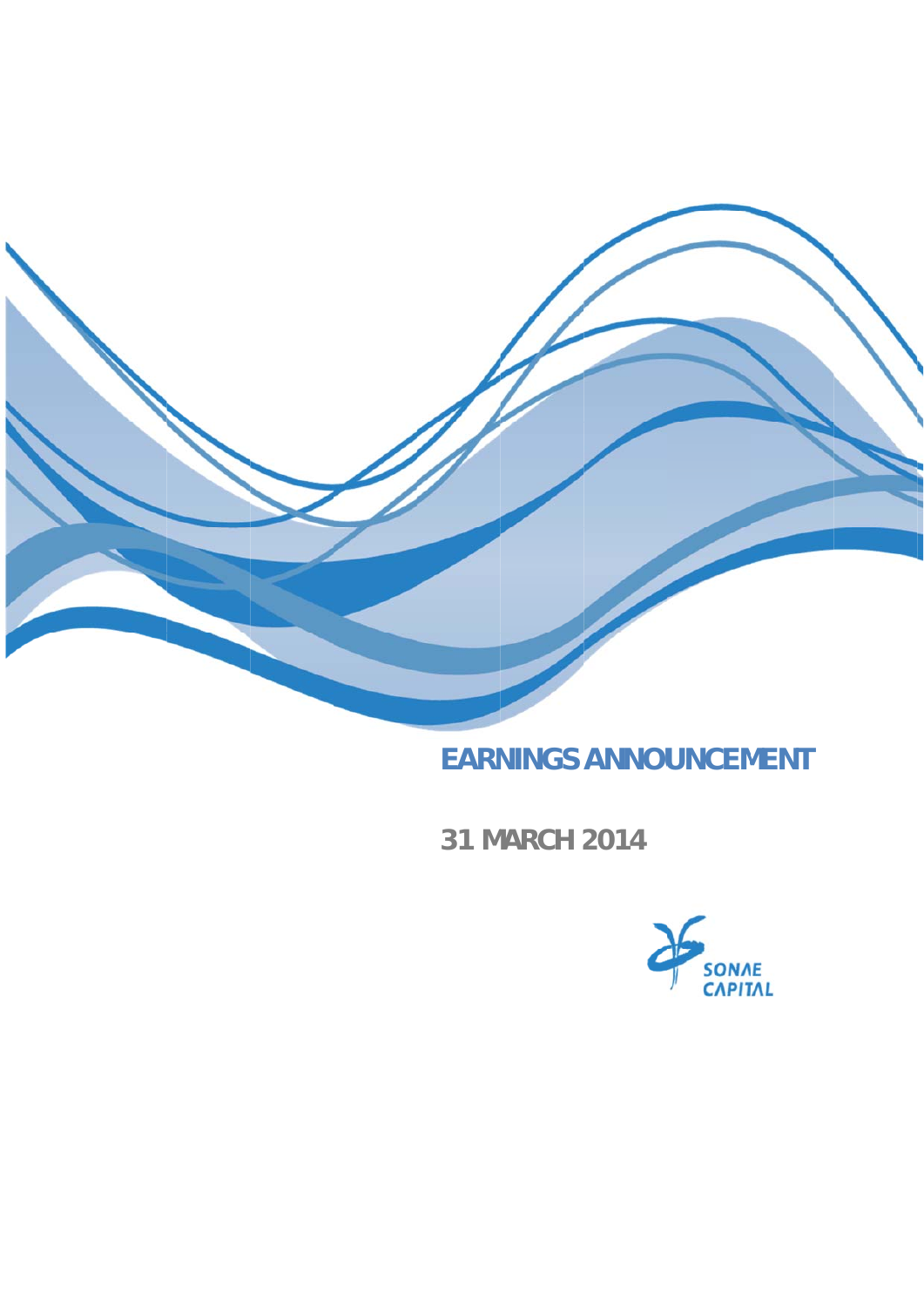## **0. CEO MESSAGE**

Throughout 2013, Sonae Capital Group developed a deeply strategic analysis in order to setup current positioning, strategic guidelines and future options. As such and as we have already published, the Group's Vision and Mission were clearly defined, based in 4 strategic pillars: (i) grow with profitability; (ii) focus in international expansion; (iii) privilege capital light strategies or with short term payback and guaranteed revenues; and (iv) design the portfolio to ensure the coexistence of different businesses' stages in diverse sectors.

2014 will be the first year fully dedicated to the implementation and materialization of the defined strategy. Besides growing the strategic businesses, we will be focused in releasing capital trom the current non-strategic businesses in order to support new investment opportunities and enhance the growth of the Group's portfolio.

In this context, during the 1Q14 we significantly strengthened the investment in the Energy sector, namely, in Cogeneration. The acquisition of 10 new Cogeneration operations allowed us to triple the installed capacity and, at the same time, ensure more stability and sustainability to the operational profitability and cash flow.

Concerning 1Q14 Consolidated Results, Sonae Capital maintained the positive evolution observed in previous quarters, with important increases in Turnover (+52%) and EBITDA (+61%). Tourism segment, supported in Troia Real Estate sales, increased revenues more than two times, which has also accounted for with an important contribution from Fitness segment that once again registered a significant increase in the number of active members. The Energy business, despite considering only one month of the new cogenerations units, increased both Turnover and EBITDA 117% and 70% respectively. Regarding Refrigeration and HVAC business, it should be noted the increased business' backlog, both in Portugal and in international operations, foreseeing a recovery in Turnover and EBITDA. We maintain our focus in obtaining liquidity from non-strategic assets; during 1Q14, Turnover allocated to such assets amounted to 0.95M€, which compares to 0.8M€ in 1Q13, in a comparable basis.

As a result of the operating performance achieved in 1Q14 and notwithstanding the acquisition of the new cogeneration operations, Net Debt has marginally decreased to 245.6 million euro. Excluding Debt growth allocated to the Energy business, Net Debt has revealed, once again, a downward trend and demonstrates our commitment and focus on continuing the implementation of the corporate strategy defined at the end of 2013.

Cláudia Azevedo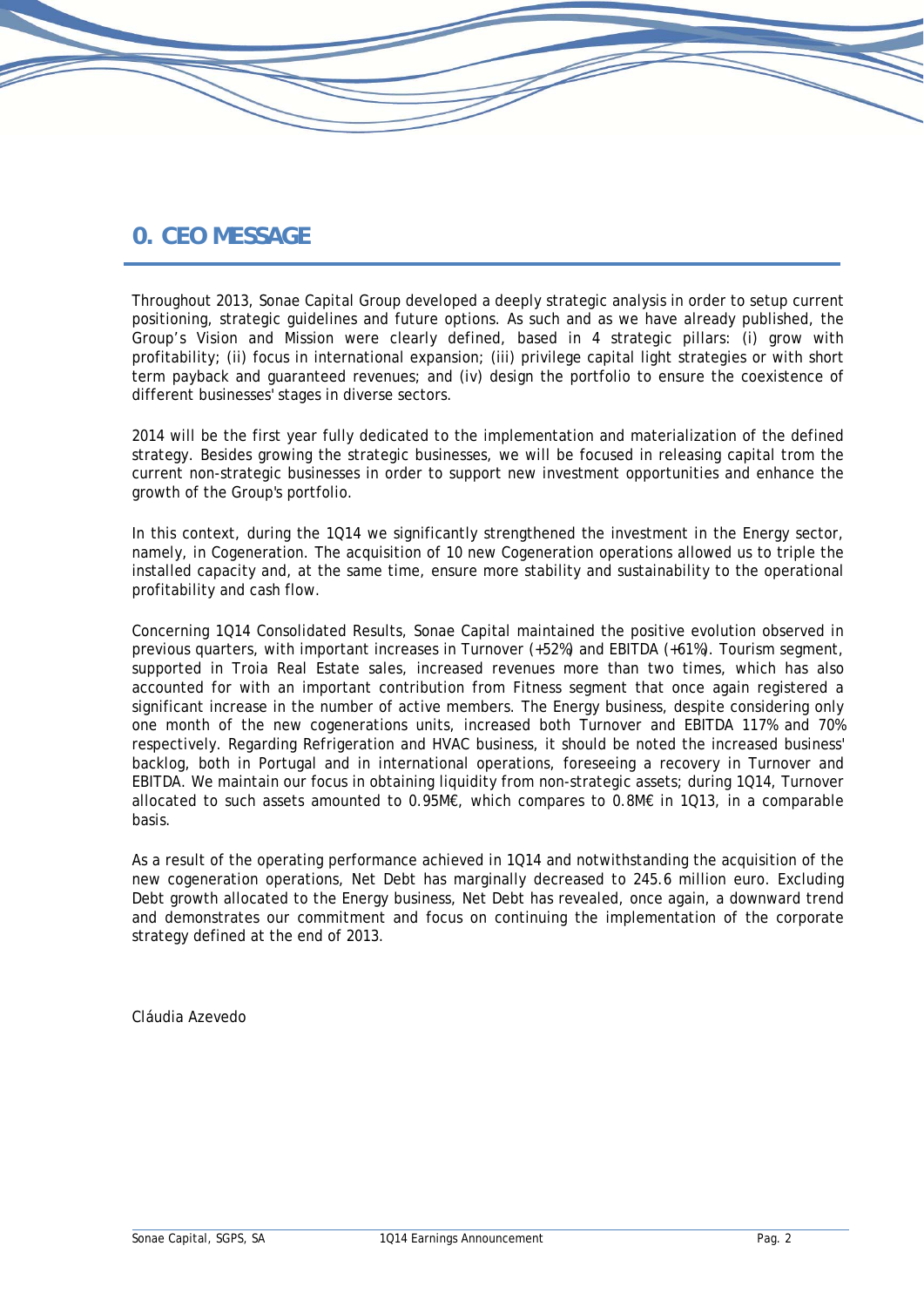## **1. HIGHLIGHTS**

**1Q14 RESULTS CONFIRMS THE POSITIVE OPERATIONAL AND FINANCIAL INDICATORS TREND EVOLUTION...** 

... Consolidated **TURNOVER GREW 52%**, driven by:

- the maintenance of the positive trend regarding tourism real estate sales in **troia**resort, amongst the highest ever (+10.3M.€ to 12.1M.€). During the 1Q14 were signed 21 deeds regarding real estate units in **troia**resort, to which must be added 8 promissory purchase agreements and 8 reservation agreements;
- **■** the Energy segment growth of  $3.8M \text{·} \text{\textsterling}$  to  $7.09M \text{·} \text{\textsterling}$ , strengthened by the consolidation of only one month of the new Cogeneration operations;
- the increase of 21% in the Fitness segment, consolidating previous quarters trend and the new business positioning, achieving a 34% increase in the average number of active Members;

… Consolidated **EBITDA**<sup>1</sup> **,** excluding Guaranteed Income Provisions**,** amounted to **1.31M.€**, a significant improvement of 2.2M.€ compared to 1Q13:

- due to the improvement in Tourism operating segments, excluding Hospitality, and the increasing contribution of the Energy business, both from a "stand alone" perspective or when including the 0.49M.€ contribution relative to one month of the new Cogeneration units;
- Including the Provision accounted for in 1Q14 related to the estimated present value of potential costs for the period of the Guaranteed Income in real estate sales in **troia**resort which, for conservative reasons, are recognized at the moment of sale, the Consolidated EBITDA amounted to (0.35)M.€, registering an improvement of 61.2% or 0.54M.€ compared to 1Q13.

… Consolidated **NET PROFIT** (-5.23M.€) improved significantly by 1.2M.€ when compared to 1Q13.

… **POSITIVE 0.36M.€ FREE CASH FLOW** in 1Q14, even considering the acquisition of the new Energy operations (net impact of 4.2M.€).

**NET DEBT WAS MAINTAINED UNDER CONTROL**, decreasing to **245.6M.€** despite the acquisition of the cogeneration units. Particularly relevant, when excluding the Debt allocated to the Energy segment, Net Debt decreased to **226.4M.€** (a 3.7M.€ reduction), as the commitment assumed by the Group to reduce its financial leverage.

 $1$  EBITDA excluding the estimated present value of potential costs for the full period of the Guaranteed Income in real estate sales at **troia**resort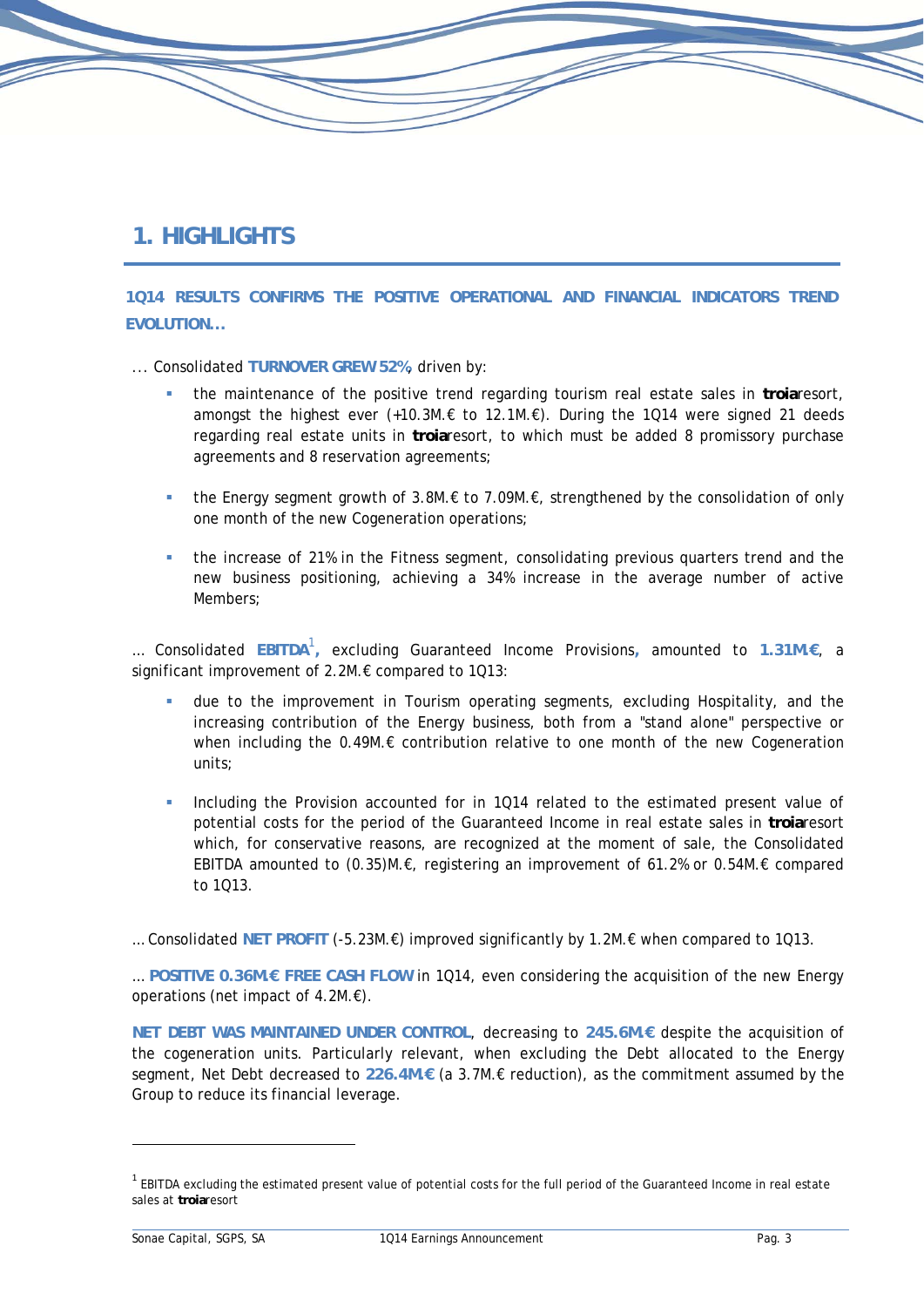## **2. OVERALL PERFORMANCE**

The financial and operating performance during 1Q14 was globally positive, with positive evolutions across all major financial KPI's, namely 52.3% in Turnover, 61.2% in EBITDA and 18.7% in Net Profit. The performance at the Debt level was also positive, reducing 0.4M.€ in the quarter despite the acquisition of the new Energy operations which impacted FCF in 4.2M.€ (Net Debt reduced 3.7M.€ excluding the Energy segment).

| <b>2.1. CONSOLIDATED PROFIT AND LOSS</b> |  |
|------------------------------------------|--|
|------------------------------------------|--|

| <b>Consolidated Profit and Loss</b><br><b>Million euro</b> |          |          |          |
|------------------------------------------------------------|----------|----------|----------|
|                                                            | 3M 2014  | 3M 2013  | ∆ 14/13  |
| <b>Total Operational Income</b>                            | 38,45    | 26,25    | $+46,5%$ |
| <b>Turnover</b>                                            | 37,41    | 24,57    | $+52,3%$ |
| Tourism                                                    | 16,92    | 6, 32    | >100%    |
| Resorts                                                    | 12,09    | 1,77     | >100%    |
| Hospitality                                                | 1,46     | 1,76     | $-17,1%$ |
| Fitness                                                    | 3,37     | 2,79     | $+20,8%$ |
| Energy                                                     | 7,09     | 3,27     | >100%    |
| Refrigeration & HVAC                                       | 12,42    | 13,39    | $-7,2%$  |
| <b>Outhers &amp; Eliminations</b>                          | 0.98     | 1,59     | $-38,4%$ |
| Other Operational Income                                   | 1,04     | 1,68     | $-38,1%$ |
| <b>EBITDA</b> excluding Guaranteed Income Provisions       | 1,31     | $-0,89$  |          |
| Tourism                                                    | $-0.03$  | $-2.56$  | $+98,8%$ |
| Resorts                                                    | 2,17     | $-0,37$  |          |
| Hospitality                                                | $-2,45$  | $-2,36$  | $-3,9%$  |
| Fitness                                                    | 0,31     | 0, 15    | >100%    |
| Energy                                                     | 1,45     | 0,85     | $+69,6%$ |
| Refrigeration & HVAC                                       | $-0,48$  | 0, 11    |          |
| <b>Outhers &amp; Eliminations</b>                          | 0,37     | 0,70     | $-47,5%$ |
| Provisions for Guaranteed Income                           | $-1,65$  | 0,00     |          |
| <b>EBITDA</b>                                              | $-0, 35$ | $-0,89$  | $+61,2%$ |
| Amortization & Depreciation                                | $-3.28$  | $-3.38$  | $+3,0%$  |
| Provisions & Impairment Losses                             | $-0,01$  | $-0,07$  | $+78,5%$ |
| <b>EBIT</b>                                                | $-3,64$  | $-4, 13$ | $+11,8%$ |
| <b>Net Financial Expenses</b>                              | $-2,91$  | $-2,45$  | $-18,6%$ |
| Investment Income and Results from Assoc.<br>Undertakings  | 1.73     | 1,58     | $+9,6%$  |
| <b>EBT</b>                                                 | $-4,82$  | $-5,00$  | $+3,7%$  |
|                                                            |          |          |          |
| Taxation                                                   | $-0,41$  | $-1,43$  | $+71,3%$ |
| <b>Net Profit</b>                                          | $-5,23$  | $-6, 43$ | $+18,7%$ |
| Attributable to Equity Holders of Sonae Capital            | $-5,00$  | $-6,25$  | $+20,1%$ |
| Attributable to Non-Controlling Interests                  | $-0,23$  | $-0,18$  | $-25,8%$ |

Consolidated **Turnover** reached 37.4M.€ representing a 52.3% growth over the comparable period, with significant contributions from the real estate sales but also with an important contribution from the Fitness segment (+20.8%) and the Energy business. The Refrigeration, HVAC and Maintenance business registered a 15% backlog increase when compared to the previous quarter but it has posted a 7.2% turnover decrease compared to last year driven by lower international activity and the delay in the launch of some projects. Regarding the segment "Others", the negative variation of 38.4% corresponds to the contribution of the discontinued operations (mainly healthcare). Excluding this effect, on a comparable basis, this segment would have increased 18.0%.

*\* EBITDA excluding t he est imat ed present value of pot ent ial cost s for t he period of t he Guarant eed Income from real est at e sales at troiaresort*

**Consolidated EBITDA** in 1Q14, excluding Guaranteed Income Provisions, amounted to 1.31M.€, registering a significant growth of 2.2M.€ and showing important increases across different segments: (i) Tourism segment presented an EBITDA roughly neutral, due to important and growing contributions from Resorts (+2.54M. $\epsilon$ ) and Fitness (+0.16M. $\epsilon$ ) segments driven by the increase in real estate sales in **troia**resort and the increase in the number of active members, respectively, despite the negative evolution in Hospitality, penalized by the Easter seasonality, that occurred in the second quarter in 2014; (ii) Energy business reached an EBITDA of 1.45M.€ achieving a growth of 69.6% including only one month of the new Cogeneration operations. Excluding this impact, the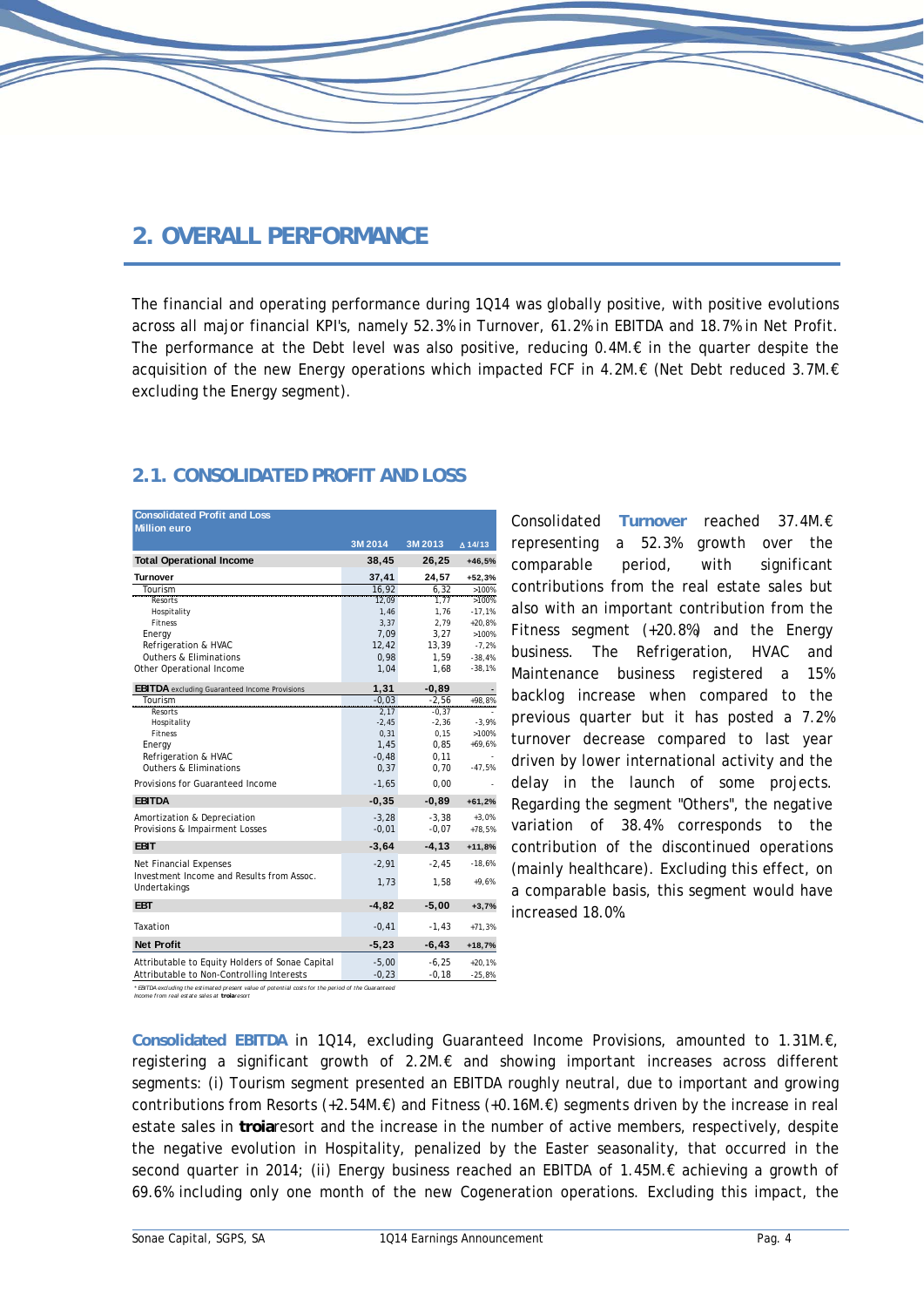EBITDA of the Energy segment would have been of 0.96M. $\epsilon$  an increase of 13% over the comparable period; and (iii) the Refrigeration and HVAC segment posted an EBITDA decrease to negative 0.48M.€ following the turnover decrease.

Consolidated EBITDA in 1Q14 including, for conservative reasons, the estimated present value of the potential costs for the full period of the Guaranteed Income in real estate sales at troiaresort, reached negative 0.35M.€, showing a significant increase of 61.2% compared to 1Q13.



Net profit in 1Q14 was negative 5.23M.€, 18.7% or 1.2M.€ above 1Q13. EBITDA and Investment Income and Results from Associated Undertakings (including the new cogeneration operations which are not fully consolidate) improvement, more than offset the lower net financial results which, nevertheless discloses a better performance when compared to the last two quarters as a result of the continued Net Debt decline.

Amongst the contributions to the net profit it should be highlighted the 9.6% growth in Results from Associated Undertakings / Investment mostly due to the contribution of Norscut and the two of the ten new Cogeneration operations where the Group does not hold a majority shareholding.

### 2.2. CAPEX

Capex (excluding the investment related to the acquisition of the new Cogeneration operations) amounted to 1.39M.€ in 1Q14, corresponding to a Capex/Sales ratio of 3.7%, below the 5.0% recorded in FY13 (or 4.8% in 1013). The bulk of Capex is mostly driven by the Resorts and Hospitality segments, the latter related to the opening of new concept Hotel in Oporto, a partnership with "Escola de Hotelaria e Turismo do Porto", Regarding the Energy business, Capex was mainly driven by the launch of Martim Longo operation (Photovoltaic - 2MW).

|                        | 1Q13 (M€) | Capex/Sales<br>(1Q13) | 1Q14 (M€) | Capex/Sales<br>(1Q14) |
|------------------------|-----------|-----------------------|-----------|-----------------------|
| Tourism                | 0.12      | 2.0%                  | 0.65      | 3.9%                  |
| <b>Energy</b>          | 0.87      | 26.7%                 | 0.40      | 5.6%                  |
| Refrigeration and HVAC | 0.07      | 0.5%                  | 0.08      | 0.6%                  |
| <b>Other Assets</b>    | 0.11      |                       | 0.26      |                       |
| Capex                  | 1.18      | 4.8%                  | 1.39      | 3.7%                  |

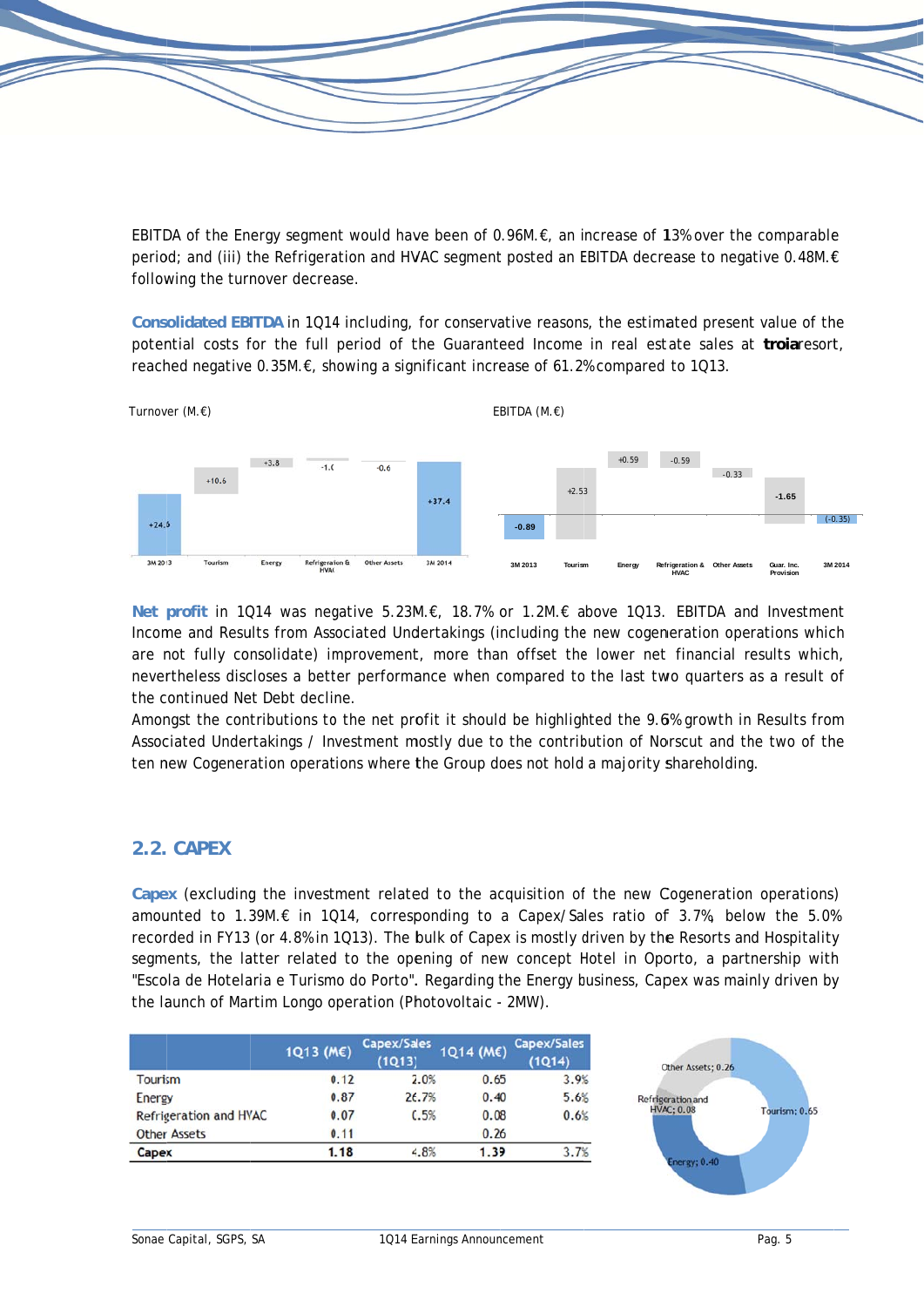## **2.3. CAPITAL STRUCTURE**

| <b>Consolidated Balance Sheet</b><br><b>Million euro</b>        |         |       |               | <b>Net Capital Employed</b><br><b>Million euro</b> |                               |                |                |
|-----------------------------------------------------------------|---------|-------|---------------|----------------------------------------------------|-------------------------------|----------------|----------------|
|                                                                 | 3M 2014 | 2013  | ∆ Mar14/Dec13 |                                                    |                               |                |                |
| <b>Total Assets</b>                                             | 648,5   | 633,4 | $+2,4%$       |                                                    | 3M 2014                       | 2013           | 2012           |
|                                                                 |         |       |               | <b>Net Capital Employed</b>                        | 553.6                         | 559.2          | 580.0          |
| Tangible and Intangible Assets                                  | 249,3   | 246,3 | $+1,2%$       | Capex in the Period                                | 1,4                           | 1.2            | 12.1           |
| Goodwill                                                        | 61,0    | 61,0  | $+0,0%$       | <b>Working Capital</b>                             | 161.6                         | 173.1          | 183.2          |
| Non-Current Investments                                         | 54,1    | 52,0  | $+4,1%$       | Equity                                             | 308.0                         | 313.2          | 324.0          |
| <b>Other Non-Current Assets</b>                                 | 46,6    | 45,8  | $+1,9%$       |                                                    |                               |                |                |
| <b>Stocks</b>                                                   | 172,0   | 178,9 | $-3,9%$       | <b>Net Debt</b>                                    | 245.6                         | 246.0          | 256.1          |
| Trade Debtors and Other Current Assets                          | 52,0    | 46,5  | $+12,0%$      | Net Debt / Capital Employed                        | 44.37%                        | 44.00%         | 44.15%         |
| Cash and Cash Equivalents                                       | 13,4    | 3,0   | >100%         | Gearing                                            | 79.76%                        | 78.56%         | 79.04%         |
|                                                                 |         |       |               |                                                    |                               |                |                |
| <b>Total Equity</b>                                             | 308,0   | 313,2 | $-1,7%$       |                                                    |                               |                |                |
| Total Equity attributable to Equity Holders of<br>Sonae Capital | 298,5   | 304,3 | $-1,9%$       | 277.9<br>277.2 269.0<br>270.9                      |                               |                |                |
| Total Equity attributable to Non-Controlling<br>Interests       | 9,5     | 8,9   | $+7,2%$       | $261.1$ 250.9                                      | 256.1 242.4                   | 246.0<br>230.1 | 245.6<br>226.4 |
| <b>Total Liabilities</b>                                        | 340,6   | 320,3 | $+6,3%$       |                                                    |                               |                |                |
|                                                                 |         |       |               |                                                    |                               |                |                |
| <b>Non-Current Liabilities</b>                                  | 182,9   | 171,9 | $+6,4%$       |                                                    |                               |                |                |
| Non-Current Borrowings                                          | 163,9   | 153,0 | $+7,2%$       |                                                    |                               |                |                |
| <b>Deferred Tax Liabilities</b>                                 | 12,8    | 12,6  | $+2,0%$       |                                                    |                               |                |                |
| Other Non-Current Liabilities                                   | 6, 2    | 6,3   | $-2,2%$       |                                                    |                               |                |                |
| <b>Current Liabilities</b>                                      | 157,6   | 148,4 | $+6,2%$       |                                                    |                               |                |                |
| <b>Current Borrowings</b>                                       | 95,1    | 96,1  | $-0,9%$       | 2009<br>2010<br>2011                               | 2012                          | 2013           | 3M 2014        |
| Trade Creditors and Other Current Liabilities                   | 62,5    | 52,3  | $+19,4%$      | $Net$ Debt                                         | Net Debt (ex-Energy business) |                |                |
| <b>Total Equity and Liabilities</b>                             | 648,5   | 633,4 | $+2,4%$       |                                                    |                               |                |                |

At the end of 1Q14, Net Debt amounted to 245.6M.€, slightly below the YE13 figure, despite the acquisition of the new cogeneration operations. Excluding debt allocated to the Energy business, Net Debt amounted to 226.4M.€ and registered a 3.7M.€ decrease compared to the end of 2013, highlighting the effort and the commitment to reduce financial leverage.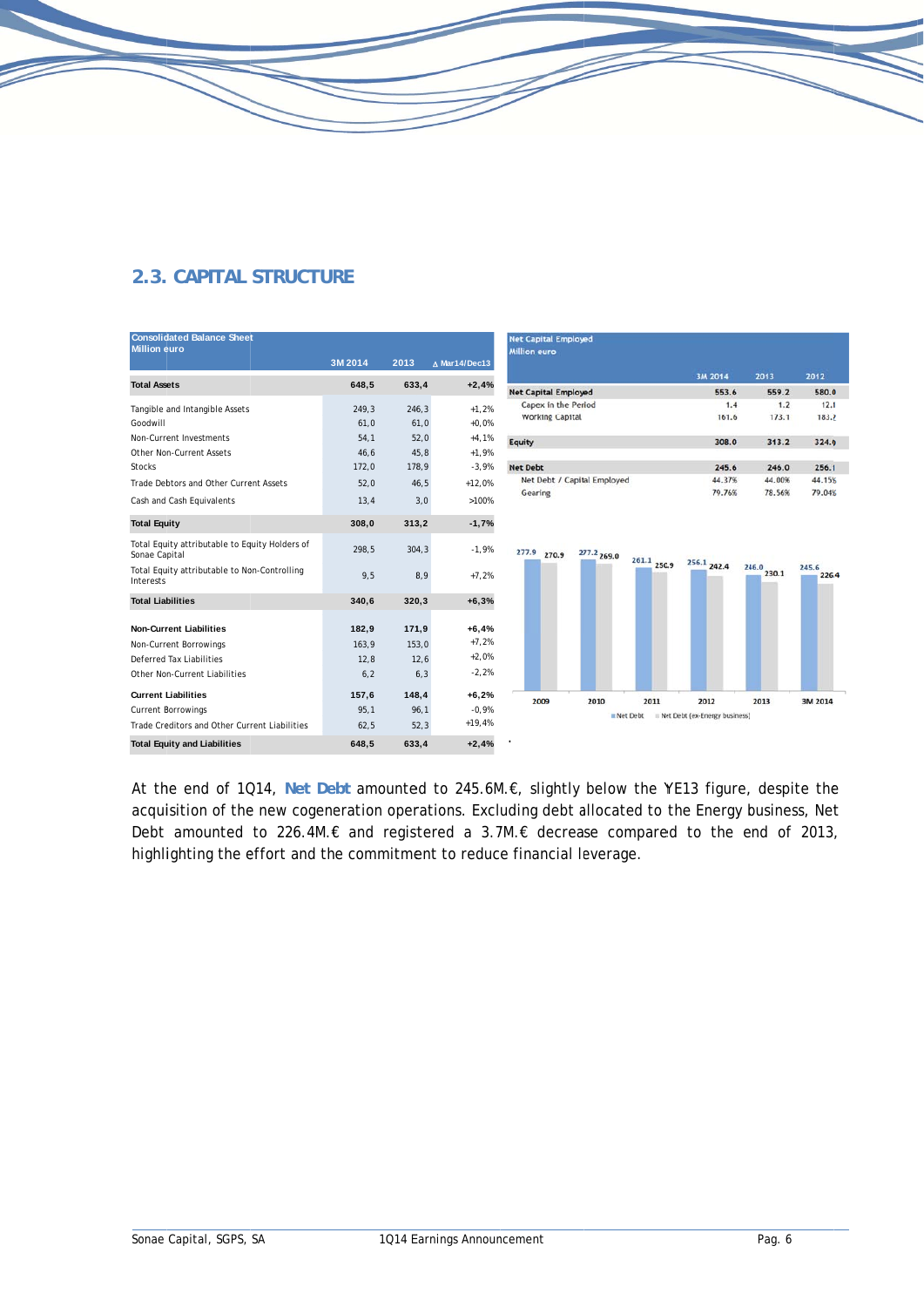## **3. SEGMENTS PERFORMANCE**

### **3.1. TOURISM**

| <b>Profit and Loss Account</b><br><b>Million euro</b> |                 |                  |                  |
|-------------------------------------------------------|-----------------|------------------|------------------|
| <b>Tourism</b>                                        | 3M 2014         | 3M 2013          | $\Delta$ 14/13   |
| <b>Total Operational Income</b>                       | 15,38           | 5,26             | >100%            |
| <b>Turnover</b>                                       | 16,92           | 6,32             | >100%            |
| <b>Resorts</b>                                        | 12.09           | 1.77             | >100%            |
| Hospitality<br><b>Fitness</b>                         | 1,46            | 1,76             | $-17,1%$         |
|                                                       | 3,37            | 2,79             | $+20,8%$         |
| Other Operational Income                              | $-1,54$         | $-1.07$          | $-45.0%$         |
| <b>Total Operational Costs</b>                        | $-15,41$        | $-7.81$          | $-97,2%$         |
| Cost of Goods Sold                                    | $-0.32$         | $-0.29$          | $-11,6%$         |
| Change in Stocks of Finished Goods                    | $-5.96$         | $-0.61$          | $< -100%$        |
| <b>External Supplies and Services</b>                 | $-5.91$         | $-3,73$          | $-58,5%$         |
| <b>Staff Costs</b>                                    | $-2.87$         | $-2.83$          | $-1,3%$          |
| <b>Other Operational Expenses</b>                     | $-0, 34$        | $-0.35$          | $+2.5%$          |
|                                                       |                 |                  |                  |
| <b>EBITDA</b> excluding Guaranteed Income Provisions  | $-0,03$         | $-2,56$          | +98,8%           |
| Resorts                                               | 2.17            | $-0.37$          |                  |
| Hospitality<br>Fitness                                | $-2,45$<br>0,31 | $-2,36$<br>0, 15 | $-3.9%$<br>>100% |
|                                                       |                 |                  |                  |
| Provisions for Guaranteed Income                      | $-1,65$         | 0,00             |                  |
| <b>EBITDA</b>                                         | $-1.68$         | $-2.56$          | $+34,1%$         |
| Capex                                                 | 0.65            | 0.12             | >100%            |
| <b>EBITDA-Capex</b>                                   | $-2.34$         | $-2.68$          | $+12,9%$         |

Sonae Turismo's **Turnover** in 1Q14 amounted to 16.92M.€, showing a significant increase of 168% compared to 1Q13, with a very strong contribution from **troia**resort's real estate deeds and a 21% growth in the Fitness segment.

**EBITDA**, excluding Guaranteed Income provisions, was roughly neutral, registering a growth of 2.59M.€ when compared to 1Q13, reflecting a positive trend in all business segments except for Hospitality, in consequence of the seasonality between 1Q and 2Q of the Easter calendar. Total EBITDA amounted to negative 1.68M.€, registering an increase of 34%.

Capex, although higher than in 1Q13, remained at low levels, contributing to the improvement in operating cash flow (EBITDA-Capex).

*\* EBITDA excluding t he est imat ed present value of potent ial cost s for the period of the Guarant eed Income from real est at e sales at troiaresort*

### **A. RESORTS**

The 1Q14 maintained a commercial dynamism in line with the previous quarter, having been celebrated 21 deeds form the **troia**resort residential units (compared to 2 in 1Q13, 16 in the 4Q13 and 39 throughout the year 2013), 8 promissory purchase agreements and reservations agreements (with advance payment) for additional 8 units. As at 31<sup>st</sup> March 2014, 288 sales deeds on residential units in **troia**resort had been signed.

As result of the large number of deeds, **turnover** reached 12.09M.€, 6.8 times higher than in 1Q13 and accordingly **EBITDA**, excluding Guaranteed Income Provisions, reached 2.17M.€, representing an increase of 2.54M.€. For prudence and following the traditional conservative approach that should govern the accounting principles, it is accounted as provisions at the time of the sale, the present value of potential costs for the period of the Guaranteed Income from **troia**resort real estate sales (the difference between the guaranteed rate of return and the expected commercial operation). Due to the sales recorded in 1Q14, this value amounted to 1.65M.€, reflecting a level of EBITDA of 0.52M.€, 0.88M.€ higher than in 1Q13.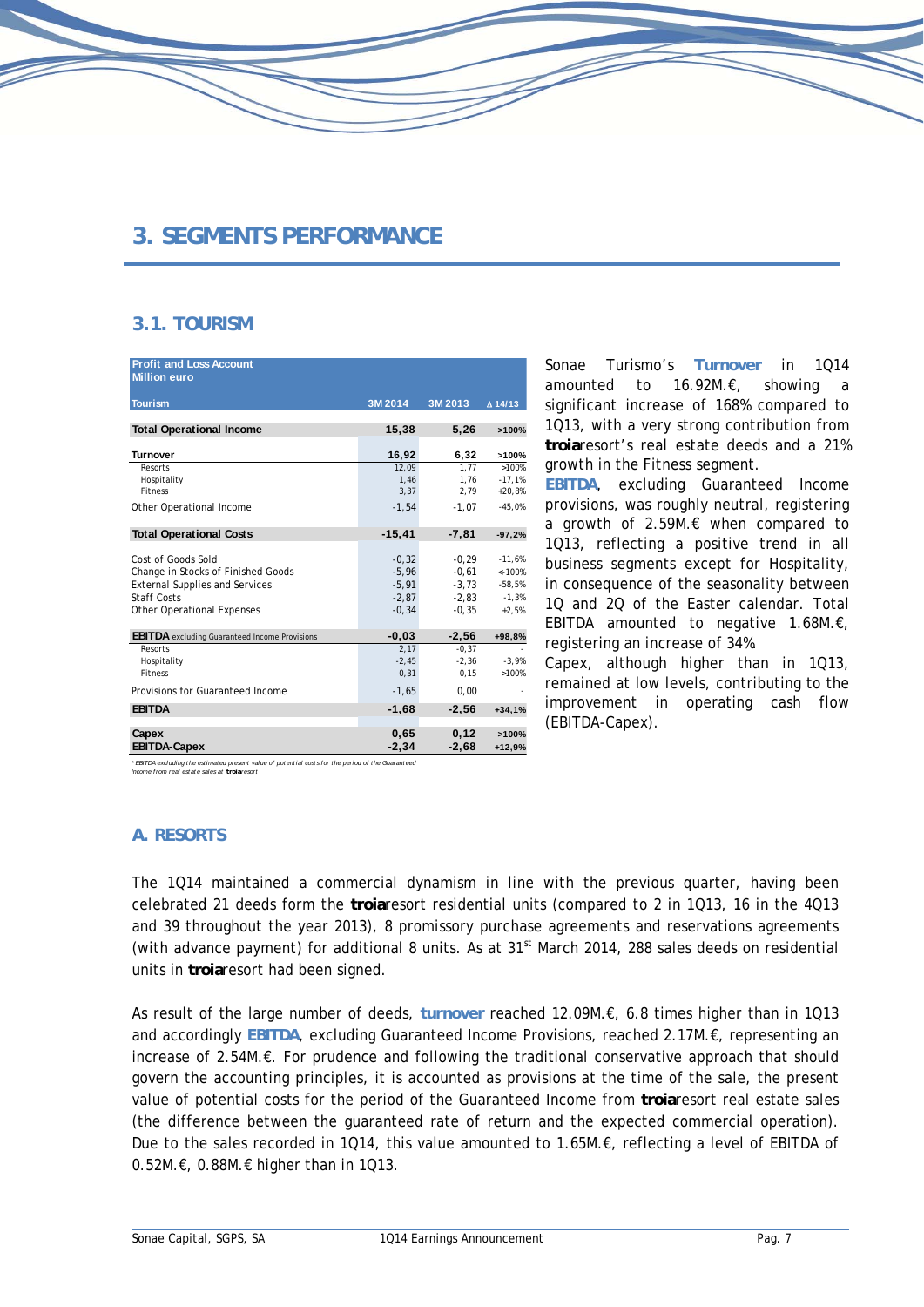### **B. FITNESS**

The dynamism and the improving trend in turnover and profitability observed in previous quarters has remained during the 1Q14 with the average number of active members registering a growth of 34% compared to 1Q13.

**Turnover** increased 21% to 3.37M.€ due to the increase of the active members base, despite the lower market average monthly fees. As a consequence of the increased turnover and the implemented optimization and rationalization measures aimed at reduce the cost base, **EBITDA** doubled when compared to 1Q13 to 0.31M.€, registering a margin of 9% (+3.8pp higher than last year).

### **C. HOSPITALITY**

**Turnover** from the Hotels segment, penalized for the Easter calendar that occurred in the second quarter in 2014, showed a decrease of 17% to 1.46M.€ in consequence of a 4pp fall in occupancy rate when compared to 1Q13 . During the 1Q14, the number of room nights sold decreased 19% in the total Group's hotel properties, compared with the 1Q13.

Despite the 17% decrease in turnover, and as a result of the optimization and rationalization cost measures implemented over the past few years, **EBITDA** has only declined 4% remaining at negative levels of 2.45M.€.

Excluding rents (that are intercompany movements subject to changes upon completion of the assets' valuation carried out by an external entity), it should be highlighted that the Hospitality segment EBITDAR amounted to negative 0.29M.€, showing an improvement of 0.85M€ when compared to the negative value of 1.14 M.€ registered in 1Q13.

In April (and therefore not considered in the 1Q14 results), in partnership with the "Escola de Hotelaria e Turismo do Porto" it was launched a new hotel, following a capital light approach. This is a unit with 17 rooms, restaurant, bar and meeting rooms, where students of the "Escola de Hotelaria e Turismo do Porto" will be able to apply their knowledge. Inspired by the arts and appreciation of beauty, The Artist Porto Hotel & Bistro offers a contemporary and comfortable atmosphere, where every detail transports us to a creative and unique environment with a strong motivational atmosphere, inspiring and helping to grow (personally and professionally) students of the "Escola de Hotelaria e Turismo do Porto".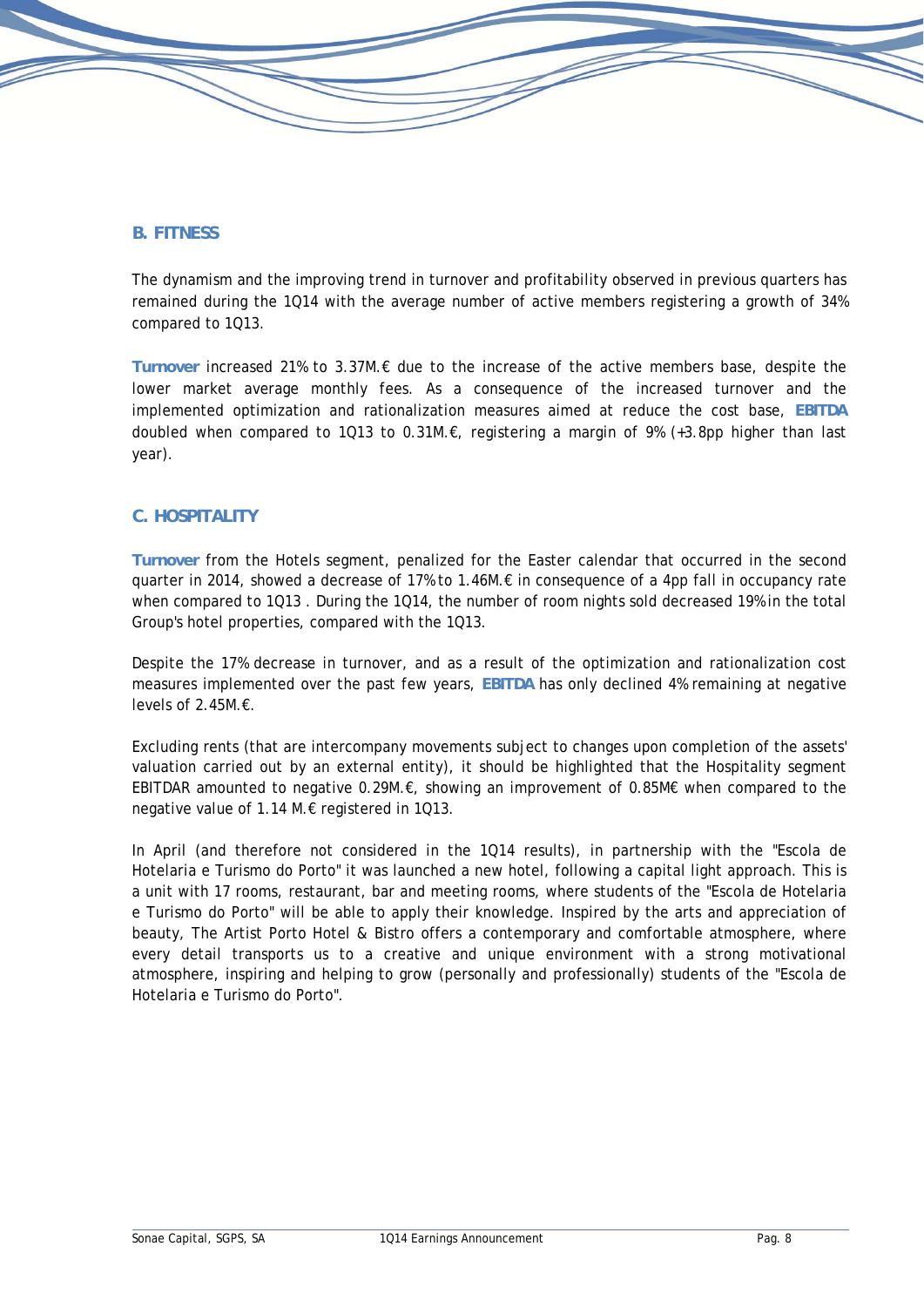### **3.2. ENERGY**

| <b>Profit and Loss Account</b><br><b>Million euro</b>                                                                                                        |                                               |                                             |                                               |
|--------------------------------------------------------------------------------------------------------------------------------------------------------------|-----------------------------------------------|---------------------------------------------|-----------------------------------------------|
| <b>Energy</b>                                                                                                                                                | 3M 2014                                       | 3M 2013                                     | $\Delta$ 14/13                                |
| <b>Total Operational Income</b>                                                                                                                              | 7,08                                          | 3,30                                        | >100%                                         |
| <b>Turnover</b>                                                                                                                                              | 7,09                                          | 3,27                                        | >100%                                         |
| Other Operational Income                                                                                                                                     | 0,00                                          | 0,03                                        |                                               |
| <b>Total Operational Costs</b>                                                                                                                               | $-5.64$                                       | $-2,45$                                     | $< -100%$                                     |
| Cost of Goods Sold<br>Change in Stocks of Finished Goods<br><b>External Supplies and Services</b><br><b>Staff Costs</b><br><b>Other Operational Expenses</b> | $-4.70$<br>0.00<br>$-0.58$<br>$-0.36$<br>0,00 | $-1.91$<br>0.00<br>$-0.34$<br>-0.20<br>0.00 | $< -100%$<br>$-68.0%$<br>$-84,8%$<br>$-95.8%$ |
| <b>EBITDA</b>                                                                                                                                                | 1,45                                          | 0,85                                        | +69,6%                                        |
| Capex<br><b>EBITDA-Capex</b>                                                                                                                                 | 0,40<br>1,05                                  | 0,87<br>$-0,02$                             | $-54.4%$                                      |

During the 1Q14 it was announced the acquisition of a set of shareholdings and interests held by subsidiaries of Enel Green Power, S.p.A. in cogeneration plants located in Portugal. This acquisition of 44 MW (10 units, 8 majority held) is part of the expansion plan for the Energy segment, one of the strategic pillars of the growth and development of Sonae Capital's portfolio, allowing the Group to: (i) Speed up the planned Portuguese Portfolio growth; (ii) Internalize a backlog of repowering projects in Portugal; and (iii) Reinforce the Energy segment team with experienced and valuable new members, required to implement the outlined development roadmap.

This acquisition is extremely important for the sustainability of the Group's results since the business specificity evidences a regular pattern for the Business Turnover and EBITDA of the respective asset portfolio.

The evolution of the business indicators in the 1Q14, when compared to the previous year, is fully explained by the referred acquisitions and also by the contribution of Vale de Cambra's cogeneration plant, which started operating during the second half of 2013.

By confrontation the assets under management and the already expressive contribution for the Group's consolidated EBITDA (representing the major contributor), results evident the significant impact of any growth effort in this segment.

With the fully operational photovoltaic project, the capacity under management will ascend to 53 MW or 62.3 MW, considering the non-fully held operations, a growth of 3.0 times when compared to the end of 2013.

The Energy segment **Turnover** increased 117% to 7,09M.€, considering only one month of the new cogeneration operations. Excluding that effect (3.6M.€ in the 1Q14), the business turnover would have increased 6%. **EBITDA** also presented a significant growth of 69.6% to 1.45M.€, representing an EBITDA Margin of 20%. Excluding the new operations contribution, EBITDA would have increased 13% (7pp above the Business Turnover growth).

Capex (excluding the new cogeneration acquisitions) remained in controlled levels and contributed, besides EBITDA, for the improvement of the operational cash flow.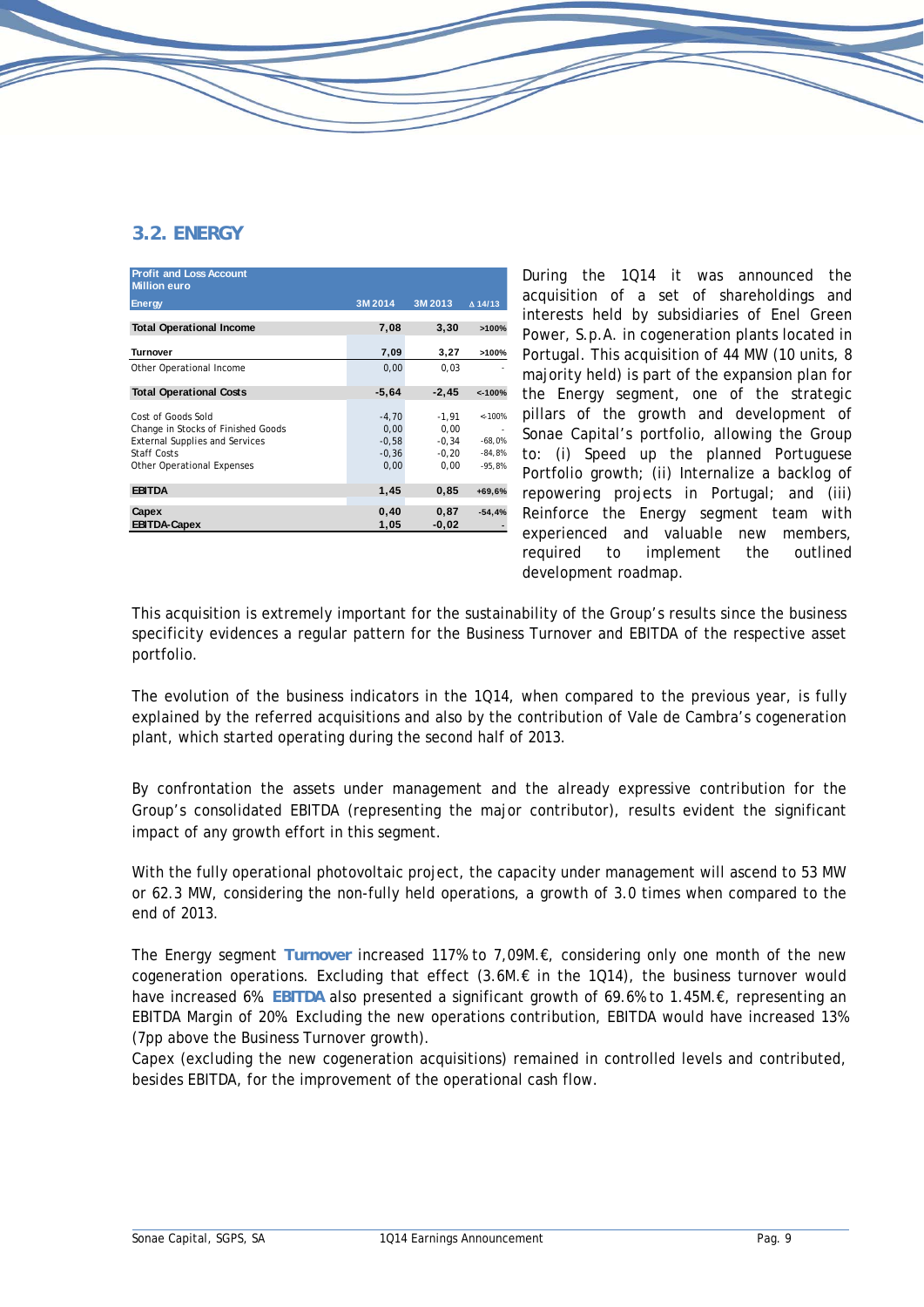

Turnover reached 12.42M.€, representing a decrease of 7.2% compared to 1013, due to some delays on important projects both in Portuguese and international operations. Backlog grew 15.3% when compared to the and represents. approximately 6 months of turnover.

International turnover from Refrigeration, Maintenance (consolidating exports and direct sales abroad), driven by a lower international activity following a number of delays in the start of some projects, decreased to 12.4M.€, representing 19.5% of the consolidated turnover.

Despite the continued implementation of measures leading to rationalize and variable the cost to the new market benchmark, consolidated EBITDA was negative 0.48M.€.

Capex remained at the same level as last year and the decrease in operating cash flow results fully from the EBITDA variation.

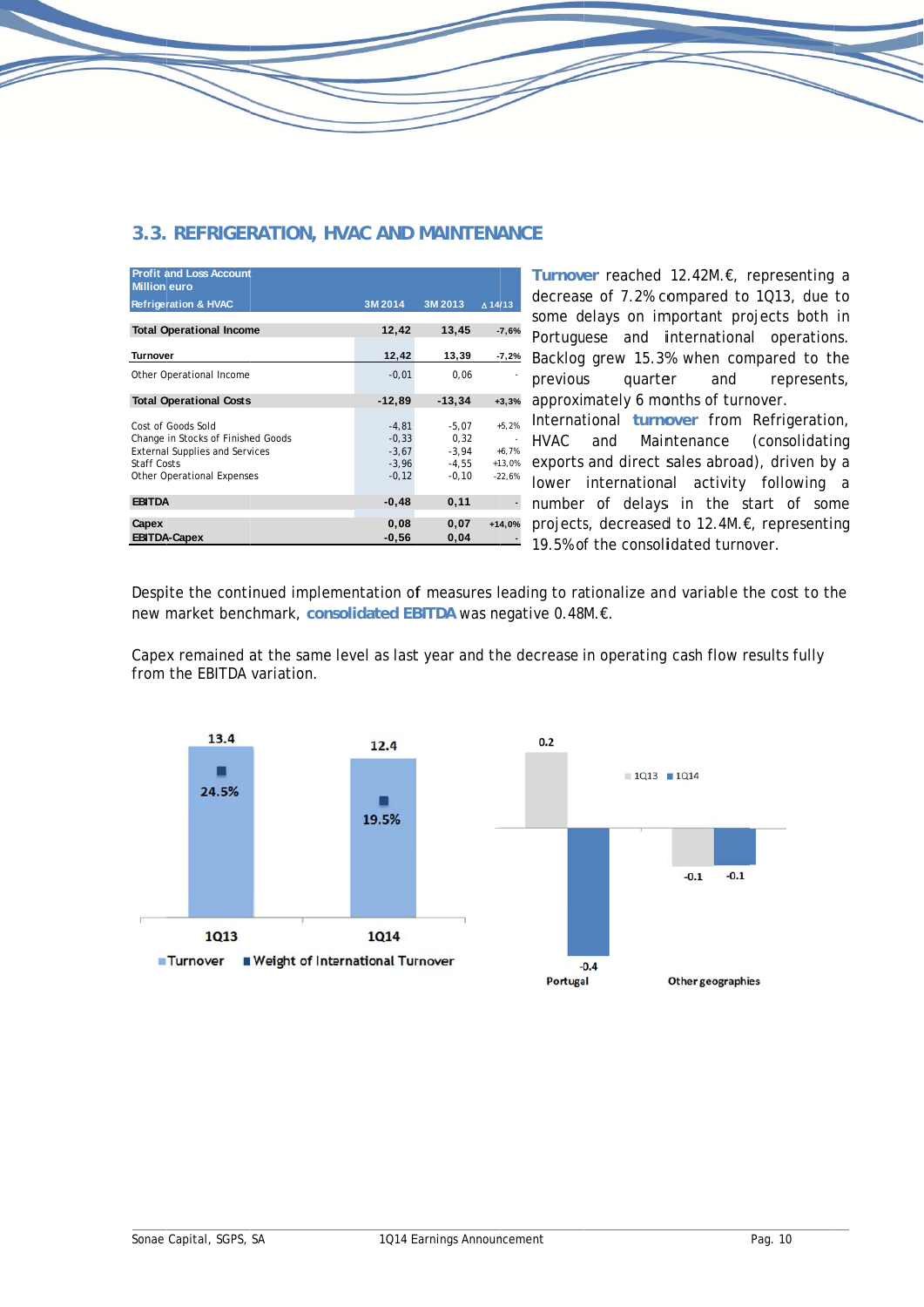### 3.4. OTHER ASSETS

Sonae Capital Group owns a set of non-strategic assets, and thus available for sale, including:

### A. REAL ESTATE ASSETS (excluding Sonae Turismo Assets)



The real Estate portfolio framed in this segment includes a diversified group of assets, with different licensing and construction stages, including land plots with and without construction viability. residential units. industrial construction projects, offices, premises and commercial areas. with widespread geographical dispersion. The Group's quidelines aim at selling this set of assets, with no strategic fit with the current growth options and medium term development plans.

In response to the actual market trends and demand for this kind of assets, during the 1Q14, 4 new rental contracts and one sale deed signed over City Flats apartments were celebrated (remaining 26 apartments available for sale/rental).

As at March 31<sup>st</sup> the Capital Employed in this set of assets stood at 128.6 M.€.

### **B. FINANCIAL SHAREHOLDINGS**

Major assets:

| Asset          | % Shareholding |
|----------------|----------------|
| <b>Norscut</b> | 36.00%         |
| Imosede Fund   | 25.85%         |

In the reported period, no material operations relating to this set of assets were registered.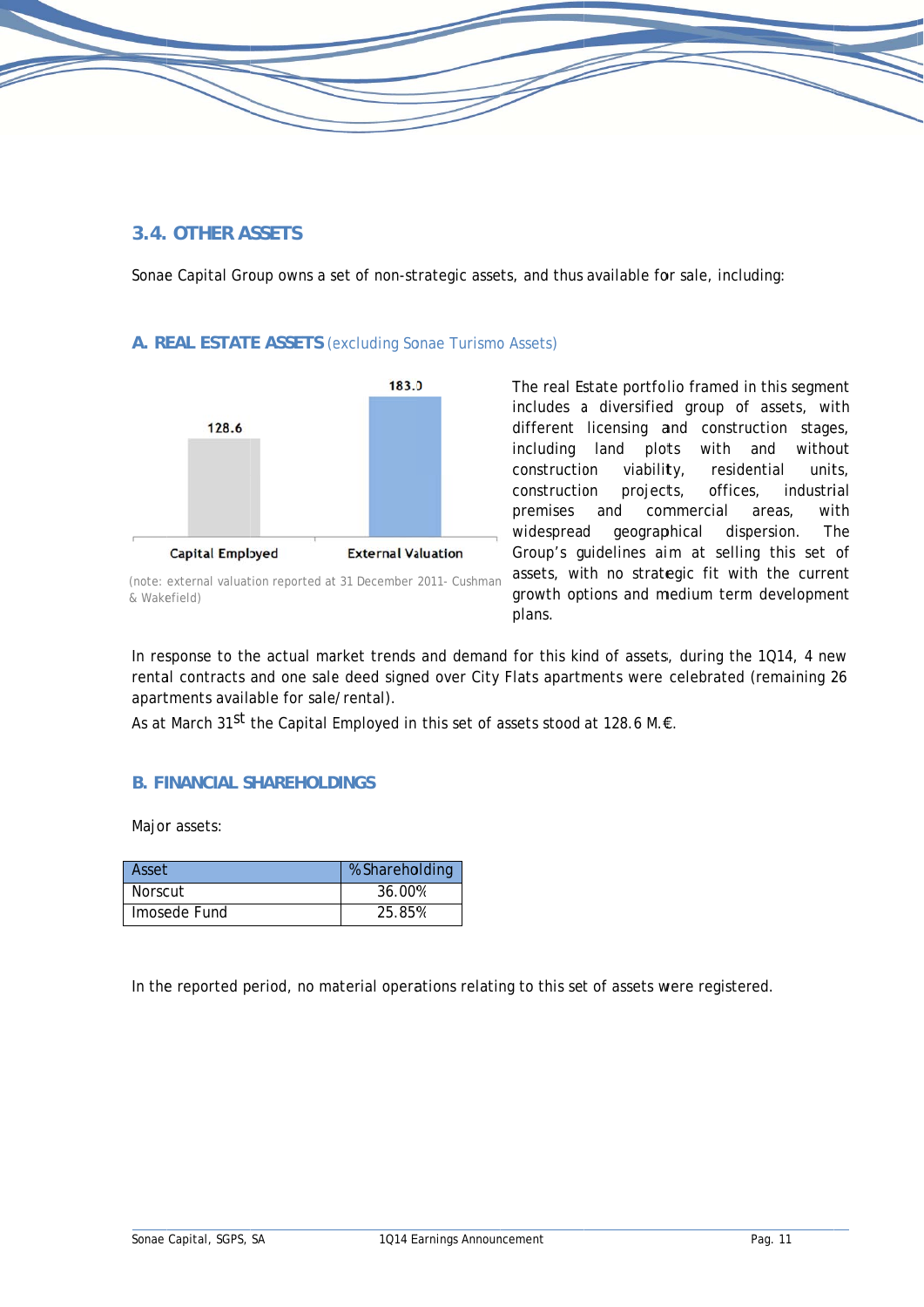## **4. CORPORATE INFORMATION**

### **4.1. CORPORATE INFORMATION 1Q14**

As at March 6, 2014 Sonae Capital, SGPS, SA (Sonae Capital) informed that the acquisition (directly or through wholly-owned companies) of a group of shareholdings and equity interests held by subsidiaries of Enel Green Power S. p. A. (Enel), in cogeneration plants located in Portugal, have become effective.

After contractual price adjustments, the acquisition price has been settled at 9.6 million euro, representing an investment net cash outflow of 4.2 million euro, considering the free cash available in each of the acquired units.

This acquisition lies within the expansion plan of the Energy segment, one of the strategic pillars of the growth and development of Sonae Capital's portfolio, allowing the Group to: (i) Speed up the planned Portuguese Portfolio growth; (ii) Internalize a backlog of repowering projects in Portugal; and (iii) Reinforce the Energy segment team with experienced and valuable new members, required to implement the outlined development roadmap.

### **4.2. SUBSEQUENT CORPORATE EVENTS**

There were no subsequent corporate events to register.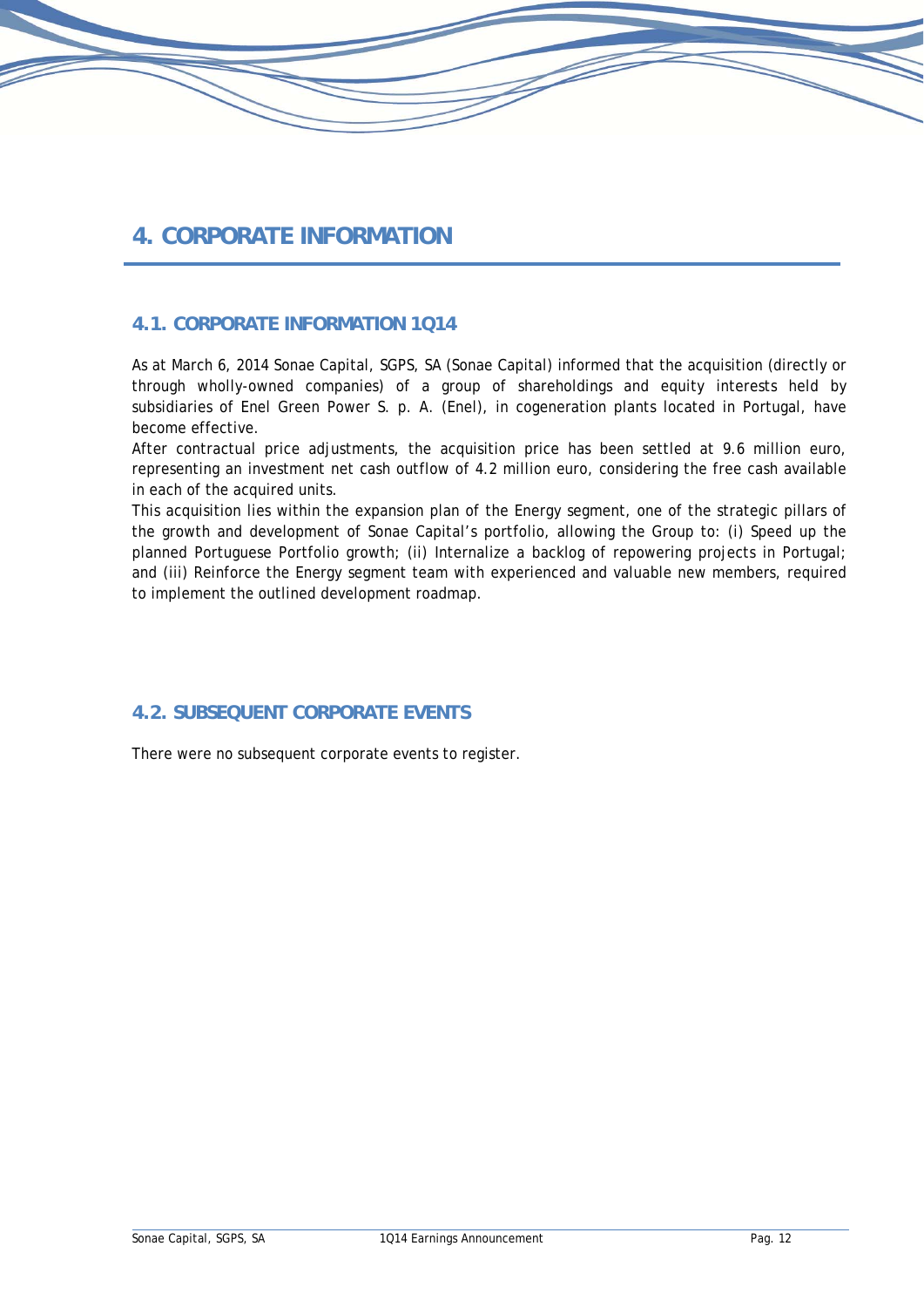## **5. METHODOLOGICAL NOTES**

The consolidated financial statements presented in this report are non-audited and have been prepared in accordance with International Financial Reporting Standards ("IAS/IFRS"), issued by International Accounting Standards Board ("IASB"), as adopted by European Union.

In 1Q14 it was changed the reporting template for the Net Debt of the Energy segment. Since the growth of this segment is being performed primarily through Intercompany Debt, we decided to report the Debt of the segment with the total Debt rather than the contribution to Sonae Capital Group as was until now. We believe that this change contributes to increase the quality and transparency of the information reported to the market.

The present document is a translation from the Portuguese original version.

### **GLOSSARY**

- HVAC = Heating, Ventilation and Air Conditioning
- EBITDA = Operational Profit  $(EBIT) +$ Amortization and Depreciation + Provisions and Impairment Losses + Impairment Losses of Real Estate Assets in Stocks (included in Costs of Goods Sold) – Reversal of Impairment Losses and Provisions (including in Other Operation Income)
- EBITDA excluding Guaranteed Income Provisions = EBITDA + Provisions related to the estimated present value of potential costs for the full period of the Guaranteed Income from real estate sales at **troia**resort
- $EBITDAR = EBITDA + Rents for buildings$
- Net Debt = Non-Current Loans + Current Loans – Cash and Cash Equivalents – Current Investments
- Capex = Investment in Tangible and Intangible Assets
- Gearing = Net Debt / Equity